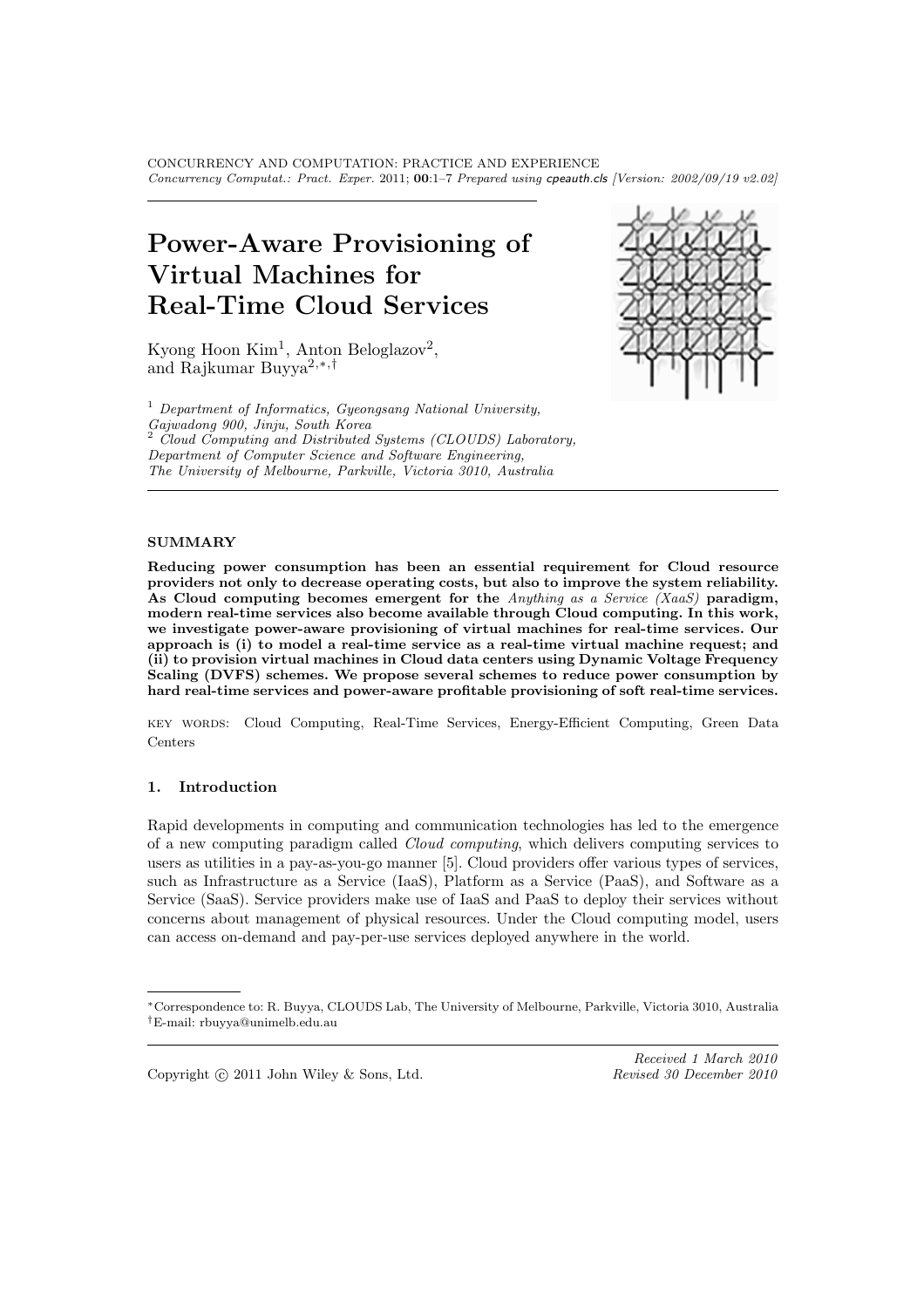

Traditionally, enterprises purchased their own computing infrastructures to run real-time application, such as financial analysis, distributed data processing, real-time databases, etc. This approach provides performance guarantees, as the hardware is not shared and its capacity is provisioned to meet the needs of specific applications. However, owning an infrastructure incurs high operating costs and leads to the necessity to deal with the maintenance and upgrades of software and hardware. Moreover, this approach does not allow the infrastructure capacity to scale in and out depending on the current resource demand created by the applications. Cloud computing addresses these problems by providing dynamic resource provision on a pay-as-you-go basis. Cloud computing ensures performance requirements through Service Level Agreements (SLAs) negotiated between customers and Cloud providers. SLAs specify the agreements on the *Quality of Service (* $OoS$ *)*, such as deadline constraints. Thus, Cloud computing can be effectively leveraged as a platform for real-time applications.

One of the big challenges in data centers is to manage system resources in a power-efficient way. Data centers consume from 10 to 100 times more power per square foot than typical office buildings [23]. They can even consume as much electricity as a city [19]. The main part of power consumption in data centers comes from computation processing, disk storage, network, and cooling systems. Lowering the power usage of data centers becomes a challenging issue as computing applications and data are growing so quickly that increasingly larger servers and disks are needed to process them within the required time [6]. Thus, data center resources need to be managed in a power-efficient manner to drive Green Cloud computing [6]. In this paper, we study energy-efficient management of computing resources via Virtual Machine (VM) provisioning in Cloud computing environments.

To meet the growing demand for their services and ensure minimal costs, Cloud providers must implement power-efficient management of physical resources. Furthermore, as many applications require deadline constraints, power consumption in data centers must be minimized without violating the SLAs. This paper focuses on power-aware management of realtime Cloud services. The main contributions are: (i) a Cloud service framework for requesting a virtual platform for real-time applications; (ii) several power-aware VM provisioning schemes based on Dynamic Voltage Frequency Scaling (DVFS) for hard real-time services; and (iii) a power-aware profitable VM provisioning scheme for soft real-time services.

The remainder of this paper is organized as follows. Section 2 presents related work on power-aware Cloud computing. We propose a real-time Cloud service framework in Section 3. Section 4 describes the problem definition for hard real-time VM provisioning and provides several DVFS schemes. In Section 4, profitable VM provisioning of soft real-time services is analyzed based on DVFS schemes. We evaluate the proposed schemes using simulations in Section 6, and conclude the paper with a summary and directions for the future work.

### 2. Related Work

Many of recent research works have focused on reducing power consumption in cluster systems. In [1, 31], high performance clusters with the consideration of power consumption have been designed and developed. As many recent commodity processors provide the DVFS capability, power-aware cluster systems have been built using such processors [13, 14]. Scientific applications developed based on the MPI library are mostly targeted at the reduction of

*Prepared using* cpeauth.cls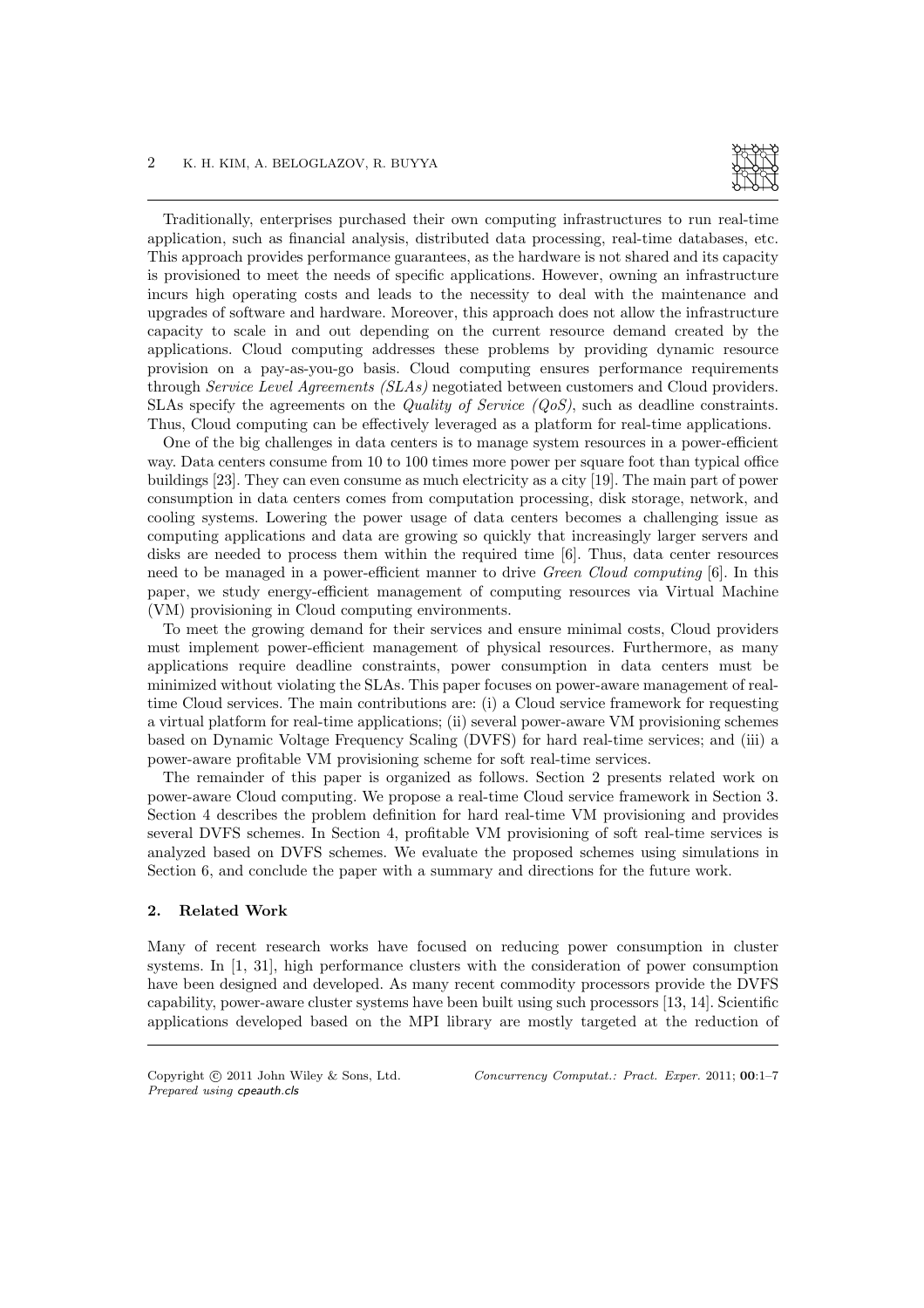

power consumption [15, 13, 25]. Based on the profile of MPI programs, the authors choose an appropriate voltage scaling for each synchronization point.

General purpose cluster systems also have been studied on the reduction of power consumption. Srikantaiah et al. [26] have dealt with online services executing in heterogeneous clusters. When a new request comes, a heuristic for multidimensional bin packing is used to find a server to allocate the request. If a server cannot be found, a new machine is switched on and all the requests are re-allocated. Chase et al. [10] have aimed at serving web-applications in homogeneous clusters according to a utility function. Gandhi et al. [12] have investigated the problem of minimizing the mean response time of web-applications on heterogeneous clusters. In this work the optimal energy allocation is determined based on a theoretical queuing model.

The recently emerged Cloud computing paradigm leverages virtualization of computing resources and allows the achievement of more efficient allocation of the workload in terms of higher resource utilization and decreased power consumption [3]. Kusic et al. [18] have investigated the problem of minimizing both power consumption and SLA violations for online services in virtualized data centers using a limited look-ahead control. Verma et al. [28, 27] have proposed the pMapper architecture to solve the same problem considering the VM migration cost. Cardosa et al. [9] have presented several techniques for addressing the sharing-aware VM allocation problem. Hypervisor distributes resources among VMs according to a sharing-based mechanism, when the minimum and maximum amount of resources that can be allocated to a VM are specified.

In addition, many studies have focused on power-aware real-time applications in clusters. Rusu et al. [22] have developed a QoS-aware power management scheme by combining cluster-wide (On/ Off) and local (DVFS) power management techniques in the context of heterogeneous clusters. The front-end manager decides which servers should be turned on or off for a given system load, while the local manager reduces power consumption using DVFS. Wang et al. [30] have proposed a threshold-based method for efficient power management of heterogeneous soft real-time clusters as well as an offline mathematical analysis for determining the threshold. Kim et al. [17] have investigated power-aware algorithms for scheduling of realtime bag-of-tasks applications with deadline constraints in homogeneous clusters.

Considerable amount of work have been done in the area of power-efficient computing, but few of them deal with power-aware scheduling of real-time applications in Cloud computing environments. Buyya et al. [6] have presented their vision, challenges, and architectural elements for energy-efficient management of Cloud computing environments with consideration of QoS expectations. Kim et al. [16] have proposed a framework for provisioning Cloud resources for hard real-time services. In this paper, we extend our earlier work [16] in order to support general real-time services by considering the soft real-time model. Thus, this work investigates the problem of provisioning Cloud resources for both hard and soft real-time services in order to minimize power consumption.

*Prepared using* cpeauth.cls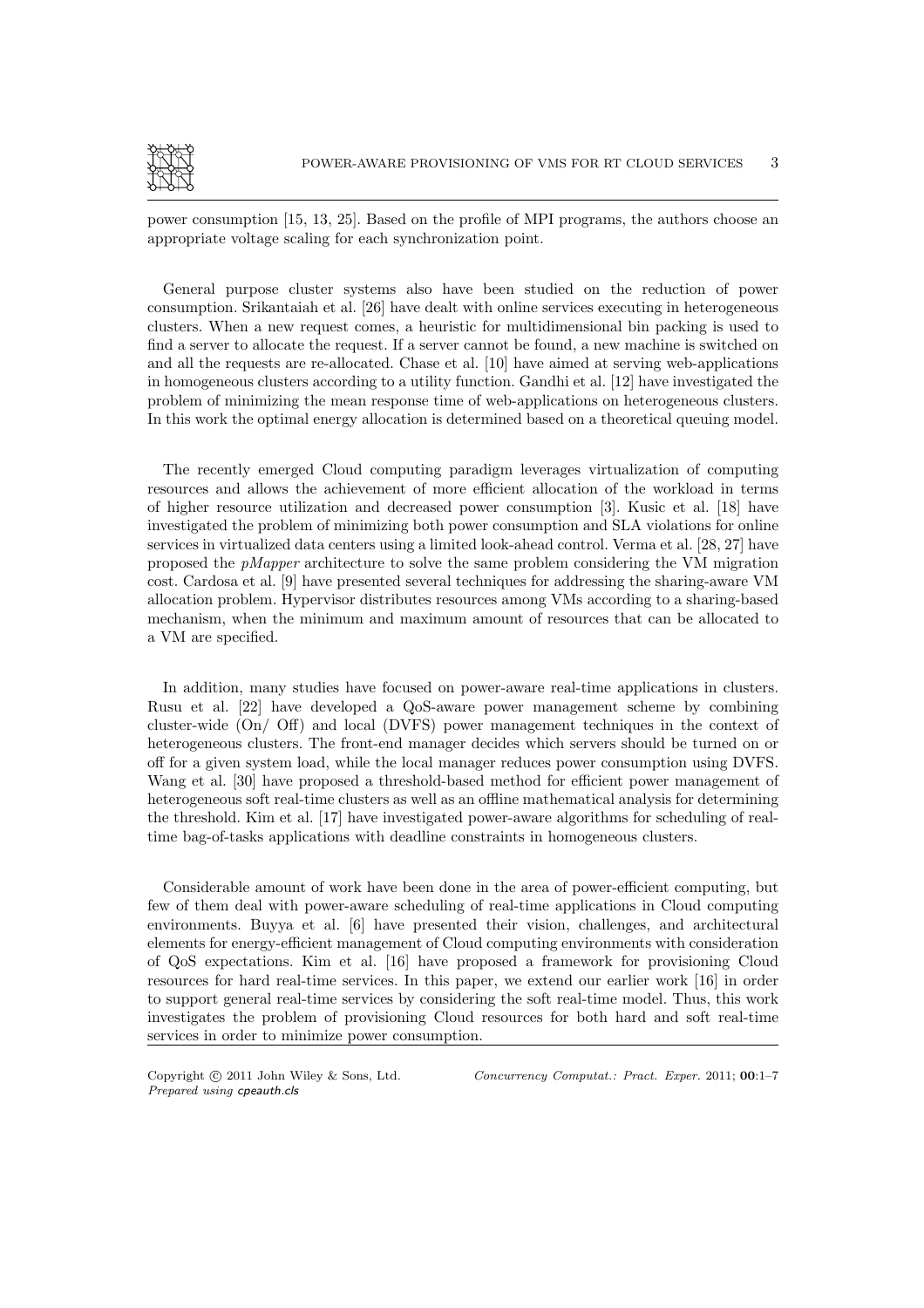

#### 3. Framework

#### 3.1. Real-Time Service Model

A usual real-time service such as financial analysis, distributed database, or image processing, consists of multiple real-time applications or subtasks. As long as a group of applications for a given real-time service meet all their deadlines, the service accomplishes the QoS agreed with users. A real-time service is defined by  $\{\tau_i(r_i, c_i, d_i, p_i, f_i) | i = 1, \ldots, n\}$ , where *n* is the number of subtasks. Each real-time subtask  $\tau_i$  is defined by the following parameters.

- $r_i$ : release time
- $c_i$ : worst-case execution time
- $d_i$ : relative deadline
- $p_i$ : period
- $f_i$ : finish time

A real-time subtask  $\tau_i$  can be started at the time  $r_i$  and requires the worst-case execution time  $c_i$ . In order to accomplish the application's objective, it should be completed by the time  $r_i + d_i$ . Also,  $p_i$  specifies its periodicity so that the application releases a subtask of  $c_i$ computation time at the time  $(r_i + kp_i)$ , and should be finished by  $r_i + kp_i + d_i$   $(k = 0, 1, \ldots)$ . In case of a non-periodic application,  $p_i$  is set to zero. We also consider the duration or finish time,  $f_i$ , since a user cannot have access to a Cloud computing resource forever, although a periodic real-time task in an embedded system assumes an infinite sequence.

A group of sub-tasks of a real-time service is developed and launched on a specific runtime platform including middleware, operating system, etc. A Cloud computing environment is a suitable solution for real-time services, as it leverages virtualization. When users request execution of their real-time services in a Cloud computing environment, appropriate VMs are provisioned for those services.

#### 3.2. Real-Time Virtual Machine Model

Regarding the deadline model, real-time services can be categorized into two types: hard and soft. In the hard deadline model, a service provider receives some penalty if a service does not meet the deadline. On the other hand, a service with a soft deadline provides a diminished value or utility even when the execution time exceeds the deadline. A penalty function, such as linear decreasing function, is used in the soft deadline model to define the value decrease. Thus, we propose two different real-time VM models for Cloud computing.

## 3.2.1. Hard Real-Time Virtual Machine Model

In this subsection, we define HRT-VM (Hard Real-Time Virtual Machine) as a requirement for a VM providing a hard real-time service. HRT-VM  $V_i$  for a hard real-time service is described by three parameters:  $u_i$ ,  $m_i$ , and  $d_i$ .

 $\bullet$   $u_i$ : the CPU utilization required for the real-time application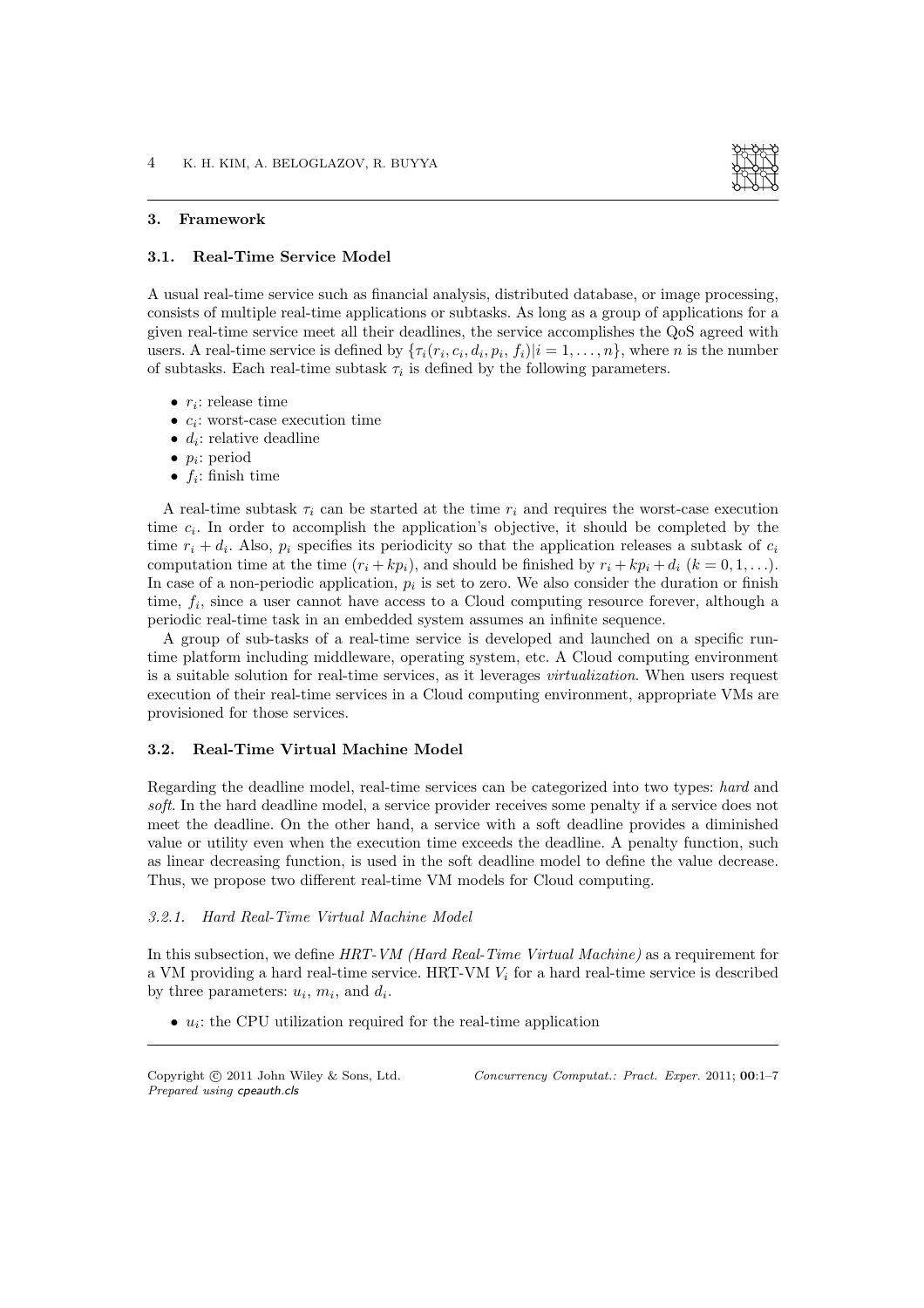



Figure 1. Various soft real-time service models



Figure 2. Quality of soft real-time service

- $\bullet$   $m_i$ : the number of Millions Instructions Per Second (MIPS) required for the base VM
- $d_i$ : the lifetime or deadline

The service is developed and launched on a specific platform or infrastructure (e.g. 1GHz-Linux machine). We select the MIPS rate,  $m_i$ , for the specification of the base VM. For a given set of real-time applications, we can analyze the required CPU utilization  $u_i$  on the base VM. Thus, the above requirement implies that the real-time service is guaranteed when the allocated VM keeps providing  $u_i \times m_i$  of the processing capacity by the deadline  $d_i$ . This realtime service on a virtualized Cloud resource is achieved by compositional real-time computing and real-time VM techniques.

## 3.2.2. Soft Real-Time Virtual Machine Model

The requirement for a VM providing a soft real-time service includes an additional parameter, called the penalty function. The penalty function indicates the diminished value of a service by executing a VM that has missed the deadline. Figure 1 shows examples of soft real-time service models with various penalty functions. If a real-time service meets its deadline, it provides the pre-determined value. However, when it misses the deadline, the value or utility of the service decreases according to its penalty function.

$$
value = \begin{cases} 1 & \text{if delay} \le 0\\ \varphi_i(delay) & \text{if delay} > 0. \end{cases}
$$
 (1)

*Prepared using* cpeauth.cls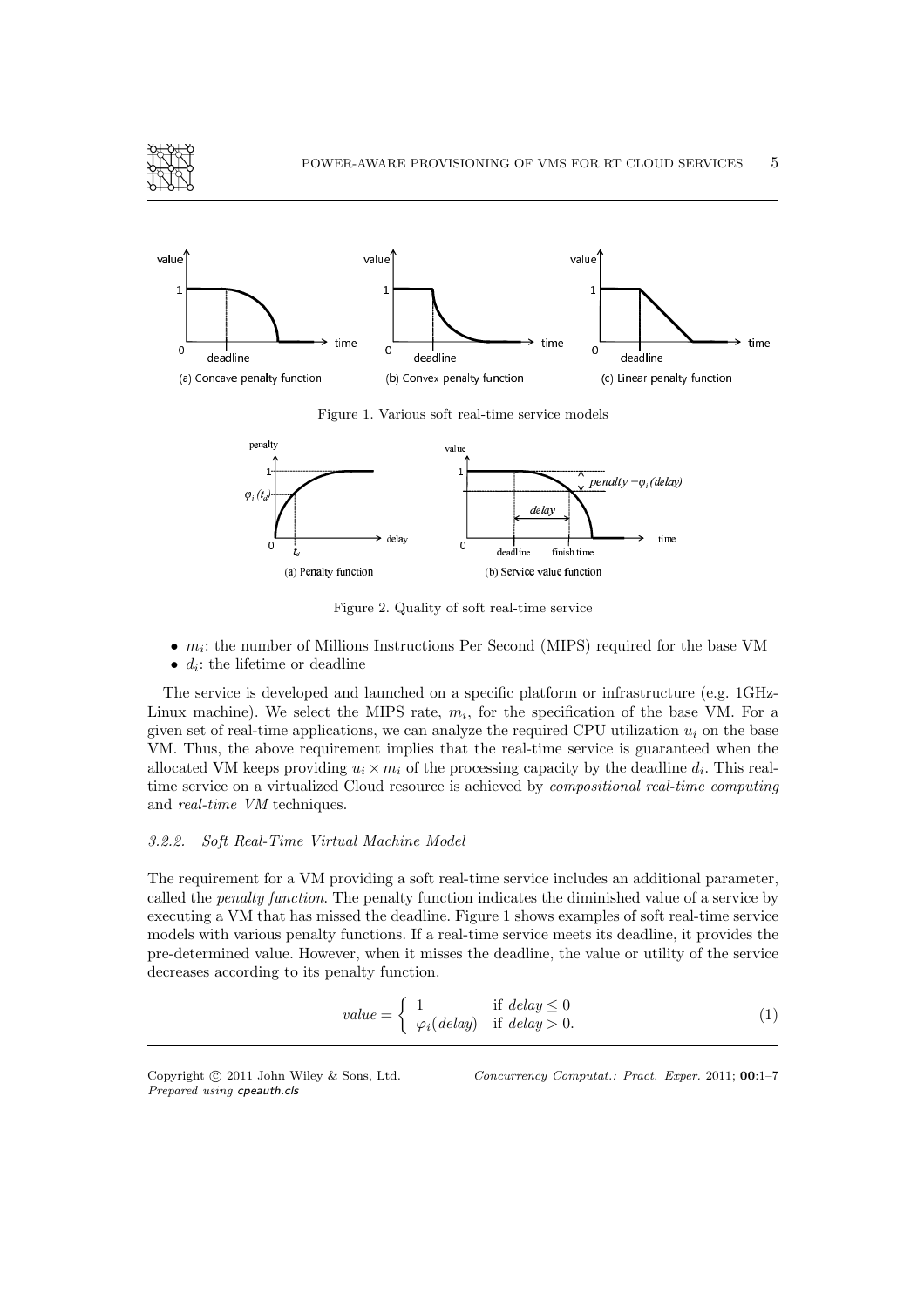

We refer to the model of a soft real-time VM as SRT-VM (Soft Real-Time Virtual Machine). SRT-VM  $V_i$  for a soft real-time service is defined by  $(u_i, m_i, d_i, \varphi_i)$ , where  $\varphi_i$  denotes the penalty function of the soft real-time service model. If the VM  $V_i$  is provided with  $u_i \times m_i$ of processing capacity by the deadline  $d_i$ , the service quality is guaranteed. However, if the processing capacity of  $u_i \times m_i$  requires the time beyond the deadline, the service quality is defined by the penalty function  $\varphi_i$ . Let us assume that  $V_i$  is provided with the capacity past delay time units. Then, as shown in Figure 2, the service quality or value is given by Equation (1).

#### 3.2.3. Real-Time Virtual Machine Request

Cloud resource brokers take the role of finding Cloud resources or VMs for real-time services requested by users. Thus, a user requests VMs by either HRT-VM or SRT-VM depending on deadline types, as described above. We denote a real-time VM request as RT-VM regardless of the deadline type.

The compositional or hierarchical real-time framework [11, 24] enables a group of realtime applications to be a single real-time resource requirement to the upper layer of a realtime environment. Thus, we assume that the RT-VM  $V_i$  is defined by multiple real-time applications,  $\{\tau_k(r_k, w_k, d_k, p_k, f_k)|k = 1, \ldots, n\}$ , of the service by using the compositional real-time technique. Thus, the VM provisioner in a Cloud allocates VMs for services rather than for individual applications. Furthermore, recent work on implementing real-time VMs [29, 32] assures real-time services (e.g. real-time CPU allocation, real-time I/O) of a VM. This paper focuses on how to provision VMs to a given RT-VM request with the consideration of power consumption by leveraging the described techniques.

#### 3.3. Real-Time Cloud Service Framework

In this subsection, we describe the real-time Cloud service framework based on the real-time VM model. As shown in Figure 3, the steps taken by a user to execute a real-time service are as follows.

- (1) Requesting a virtual platform: A user who wants to launch a real-time service submits all the information about the real-time applications to the broker.
- (2) Generating a RT-VM from real-time applications: The resource broker first analyzes the submitted real-time applications and generates one RT-VM request,  $V_i = (u_i, m_i, d_i)$ .
- (3) Requesting a real-time VM: The broker requests a VM for RT-VM  $V_i$  from the VM provisioner of a Cloud computing environment.
- (4) Mapping physical processors: The VM provisioner finds appropriate processing elements that meet the  $V_i$  requirements and provides the VM to the user.
- (5) Executing the real-time applications: The user launches and executes the real-time applications using the provided VM.

*Prepared using* cpeauth.cls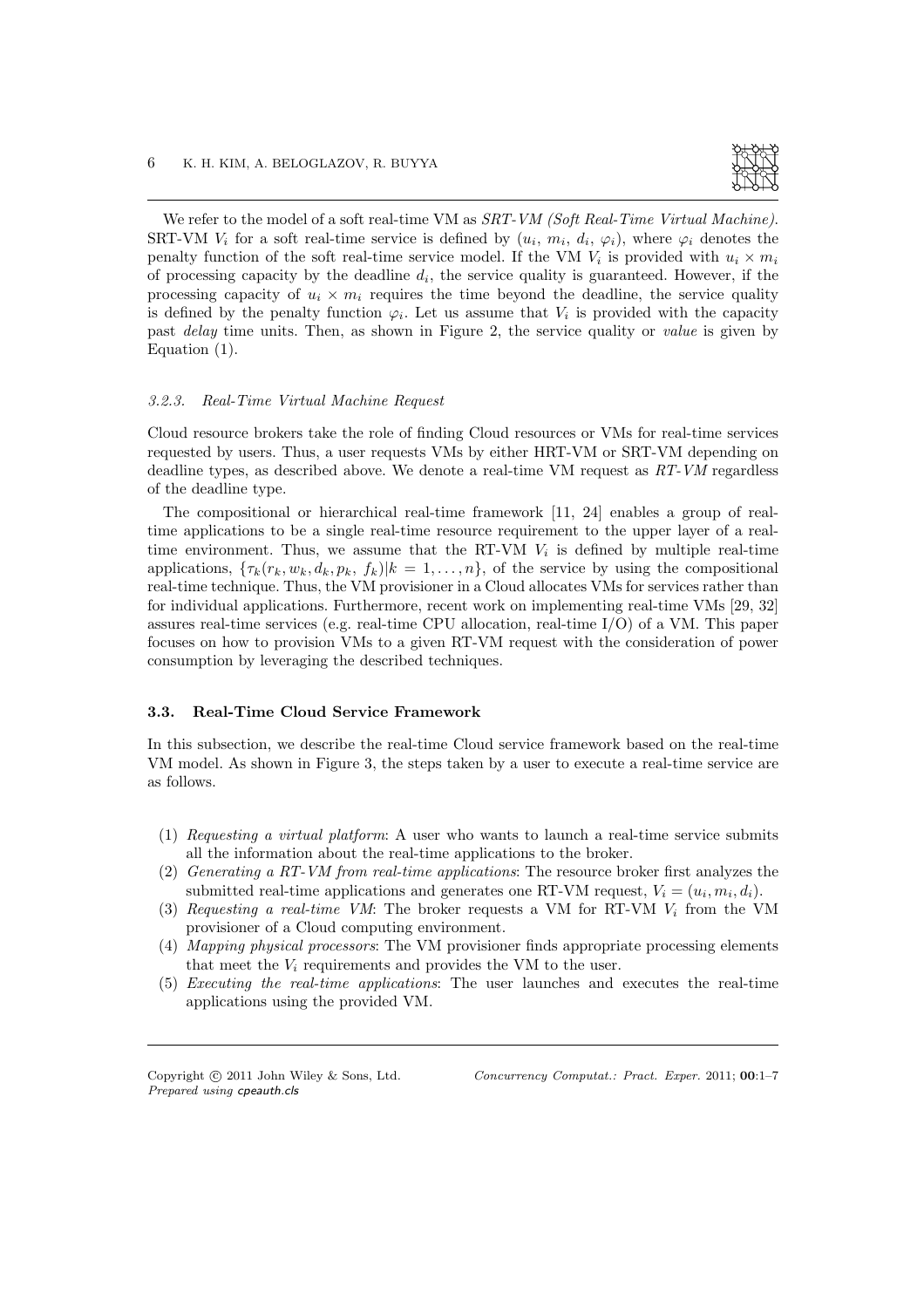



Figure 3. Framework

### 4. Power Model

The main part of power consumption in data centers comes from computation processing, disk storage, network, and cooling systems. This paper focuses on reduction of CPU power consumption using power-aware VM provisioning in Cloud computing environments.

The most of power consumption in CMOS circuits is composed of dynamic and static power. We only consider the dynamic power consumption, as it is the dominating factor in the total power consumption and can be managed using Dynamic Power Management Techniques (DPM) [20]. Cloud providers can increase their profit by reducing the dynamic power consumption. The dynamic power consumption by a CPU is proportional to  $\dot{V}_{dd}^2$  and f, where  $V_{dd}$  is the supply voltage and f is the frequency [4]. Since the frequency is usually in proportion to the supply voltage, the dynamic power consumption of a processor is defined in Equation (2).

$$
P = C \cdot f^3,\tag{2}
$$

where  $C$  is a coefficient of proportionality. Let us consider an application with the execution time t running at a CPU with the frequency  $f_{max}$ . If the processor runs at the frequency level  $f(0 < f \le f_{max})$ , the execution time is defined by  $t/\frac{f}{f_{max}}$ . Thus, the dynamic power consumption during the task execution is defined as in Equation (3).

$$
E = \int_0^{t/\frac{f}{f_{max}}} P = C \cdot t \cdot f_{max} \cdot f^2
$$
  
=  $\alpha \cdot t \cdot S^2$  (3)

*Prepared using* cpeauth.cls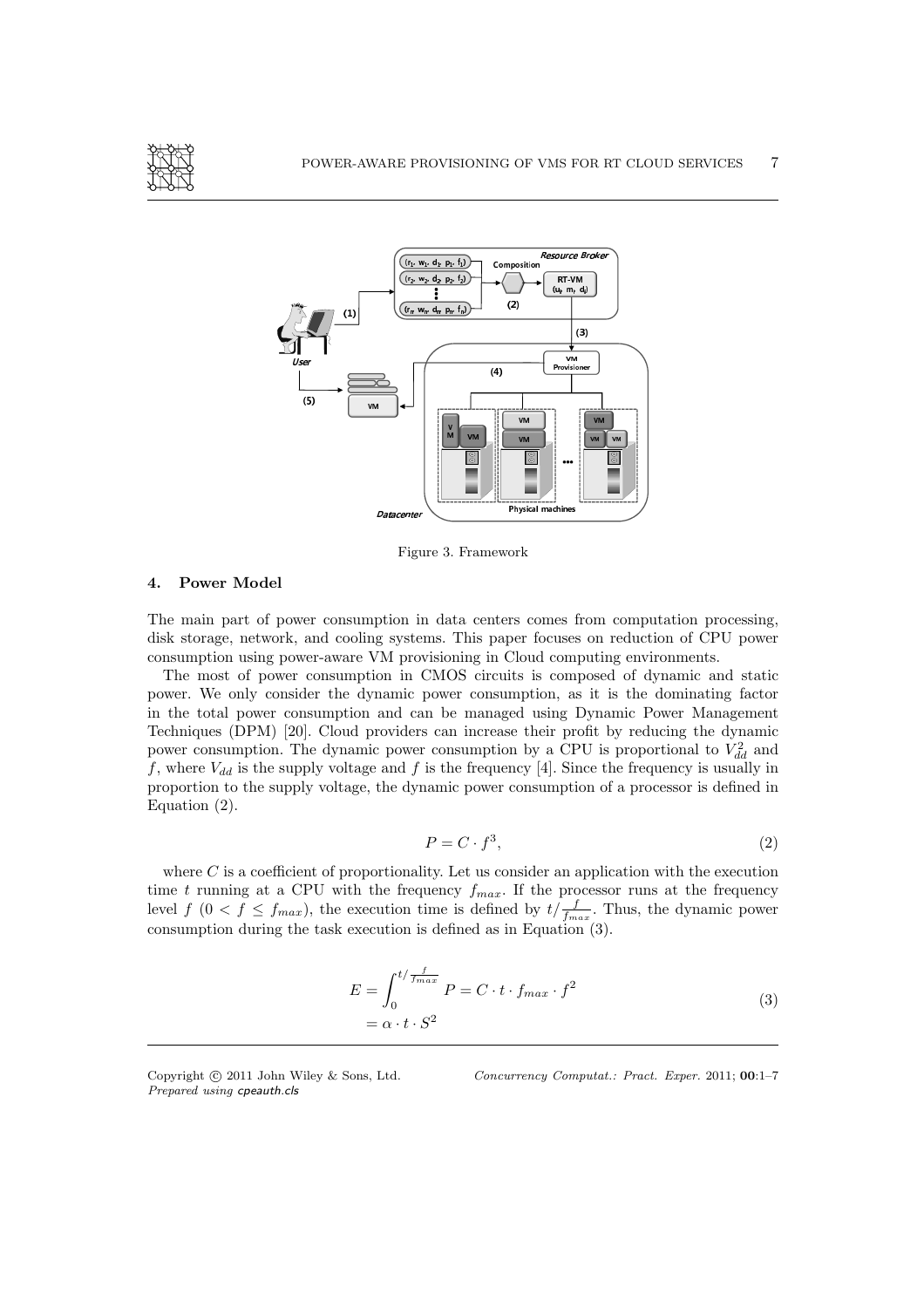



Figure 4. Proportional sharing of VM provisioning and power consumption ( $\alpha = 1$ )

where  $\alpha$  is a coefficient and S is the relative processor speed for the frequency f (S =  $f/f_{max}$ ). The DVFS scheme reduces the dynamic power consumption by decreasing the supplying voltage and frequency, which results in a slowdown of the CPU and increased execution time. We assume that each PE (Processing Element)  $p$  in a datacenter can adjust its processor frequency from  $f_p^{min}$  to  $f_p^{max}$  continuously. The relative processor speed S for each frequency f is defined by  $f/f_{max}$ , where  $f_p^{min}/f_p^{max} < S \leq 1$ .

### 5. Power-Aware Hard Real-Time Cloud Service

#### 5.1. Problem Description

Let us consider a physical machine with one PE of 2400 MIPS and a set of HRT-VMs,  $\{V_1(0.2, 1000, 10), V_2(0.8, 500, 15), V_3(0.5, 1200, 20)\}\$ , as an example.  $V_1$  requires the utilization 20% on 1000-MIPS machine by the deadline 10 sec. Similarly,  $V_2$  and  $V_3$  require 80% and 50% of 500-MIPS and 1200-MIPS machines by 15 and 20 seconds respectively. Figure 4(a) shows the proportional sharing scheduling result of these VMs under the maximum processor capacity. The proportional share of  $V_i$  is defined by  $m_i \times u_i / \sum_{j=1}^3 (m_j \times u_j)$ . Three HRT-VMs share the processor capacity in proportion to their required MIPS rates,  $m_i \times u_i$ , and finish before the deadlines. The total power consumption is  $8.34 (= 1 \times 8.34 \times 1.0^2)$  according to Equation (3) under the assumption of  $\alpha = 1$ .

The power consumption can be reduced by combining DVFS and the proportional sharing scheduling. As shown in Figure 4(b), the minimum required processor capacity is allocated to each VM, so that the processor dynamically adjust its speed to  $\sum (m_j \times u_j)/2400$ . The total power consumption of the DVFS scheme is  $3.69 (= 10 \times 0.5^2 + 5 \times 0.42^2 + 5 \times 0.25^2)$ . Thus, the DVFS scheme can significantly reduce power consumption compared to the maximum-speed static scheme.

However, there are trade-offs in the dynamic scaling of the processor speed in on-line realtime Cloud computing. Operation at a higher processor speed allows the acceptance of more HRT-VMs but leads to higher power consumption. On the contrary, scaling the processor speed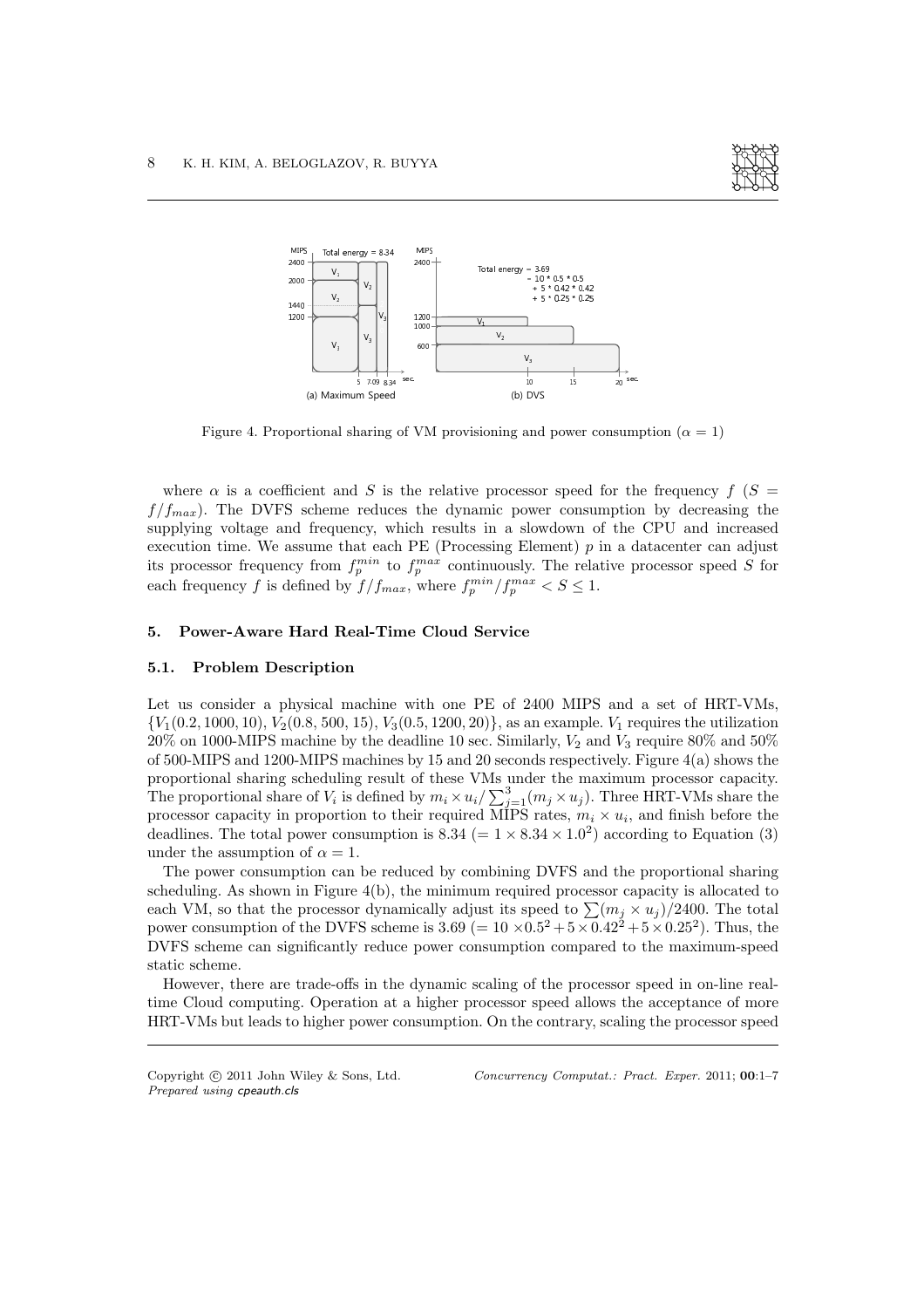

|                     | $t =$ | $t=5$                 |                      |       | $t = 7.09$                   |            |       | $t = 8.34$   |              |       |
|---------------------|-------|-----------------------|----------------------|-------|------------------------------|------------|-------|--------------|--------------|-------|
|                     | $w_i$ | $Q_i$                 | $ST_i$               | $w_i$ | $Q_i$                        | $ST_i$     | $w_i$ | $Q_i$        | $ST_i$       | $w_i$ |
|                     |       | 5 <sup>1</sup><br>[0, | $\overline{5}$<br>Ю, |       | 5,<br>0.09<br>$\overline{ }$ | 5,<br>7.09 |       | [7.09, 8.34] | [7.09, 8.34] |       |
| $V_1$               | 2000  | 400                   | 2000                 |       |                              |            |       |              |              |       |
| $\scriptstyle{V_2}$ | 6000  | 800                   | 4000                 | 2000  | 960                          | 2000       |       |              |              |       |
| $\scriptstyle V_3$  | 12000 | l 200                 | 6000                 | 6000  | 1440                         | 3010       | 2990  | 2400         | 2990         |       |

Table I. Remaining service times of Figure 4(a)

down results in lower consumed power with lower acceptance. For example, let us assume that a new HRT-VM  $V_4$  (0.8, 2000, 10) is requested at the time 10. Figure 4(a) accepts  $V_4$  since the processor is idle at the time 10, while the DVFS scheme shown in Figure 4(b) cannot provision it due to lack of the processor capacity.

Data centers can increase their profit by provisioning more VMs to users. However, reducing power consumption increases the profit by reducing the operating cost. To address this tradeoff, we propose several schemes for power-aware provisioning of real-time VMs for the purpose of maximizing profits in Cloud data centers.

We use the proportional sharing scheduling to schedule multiple VMs on a processor. The proportional sharing scheduling is simple but guarantees the real-time services of HRT-VMs if the total required MIPS rate is less than or equal to the processor capacity. Furthermore, it can be easily implemented. For example, the default scheduling in Xen Hypervisor [21] is Credit scheduler which is based on credit value set by weight of each VM. The VMM (Virtual Machine Monitor) can dynamically adjust credit values of VMs according to their required MIPS rates in order to support the proportional sharing scheme.

Before explaining the VM provisioning, we define the remaining service time,  $w_i$ , of  $V_i$ . The initial value of  $w_i$  is defined by  $u_i \times m_i \times (d_i - t_s)$ , at its submission time  $t_s$ . If  $V_i$  is provided with  $q_i$  MIPS rate for the period  $t_p$ ,  $w_i$  is decreased by  $q_i \times t_p$ . For instance, Table I shows the remaining service times of the three described HRT-VMs at the time of proportional share change shown in Figure 4(a).  $V_i$  finishes its service when  $w_i$  becomes zero.

## 5.2. DVFS-Enabled HRT-VM Provisioning

When a data center receives a HRT-VM request from a resource broker, it returns the price of providing the HRT-VM service if it can provide real-time VMs for that request. The broker selects the minimally priced VM among available data centers. Thus, the provisioning policy in this paper is to select the processing element with the minimum price for the sake of users. Figure 5 shows the pseudo-code of the algorithm for provisioning a VM for a HRT-VM request.

For a given HRT-VM  $V_i(u_i, m_i, d_i)$ , the data center checks the schedulability of  $V_i$  on the processing element  $PE_k$  of  $Q_k$  MIPS rate. Suppose that the current running HRT-VMs on the processing element  $PE_k$  at time t is known as  $T_k = \{V_j(u_j, m_j, d_j)|j = 1, \dots, n_k\}$ . And the remaining service time of  $V_i$  at the time t is denoted as  $w_i$ . Then, the schedulability is

*Prepared using* cpeauth.cls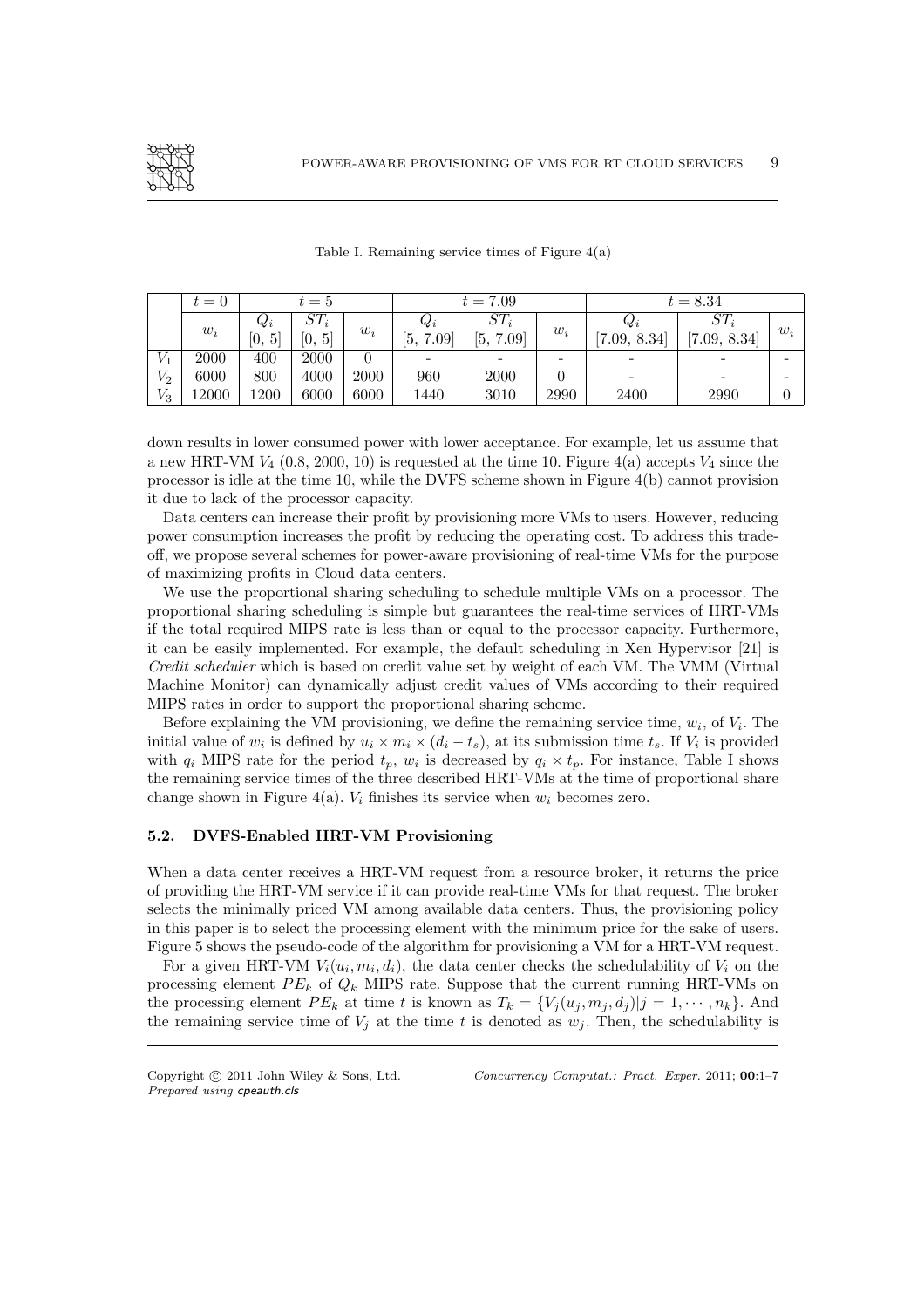

| Algorithm Min-Price HRT-VM Provisioning $(V_i)$                                  |  |  |  |  |  |
|----------------------------------------------------------------------------------|--|--|--|--|--|
| $VM \leftarrow null$<br>1:                                                       |  |  |  |  |  |
| $alloc \leftarrow -1$<br>2:                                                      |  |  |  |  |  |
| 3:<br>$e_{min} \leftarrow \text{MAX\_VALUE};$                                    |  |  |  |  |  |
| 4: $price_{min} \leftarrow \text{MAX\_VALUE};$                                   |  |  |  |  |  |
| 5: for $k$ from 1 to $N$ do                                                      |  |  |  |  |  |
| if ( $u_i \times m_i + \sum_{j=1}^{n_k} \frac{w_j}{d_i-t} \leq Q_k$ ) then<br>6: |  |  |  |  |  |
| $e_k \leftarrow energy\_estimate$ ( $PE_k, V_i$ );<br>7:                         |  |  |  |  |  |
| 8:<br>$price_k \leftarrow price for the HRT-VM V_i in PE_k;$                     |  |  |  |  |  |
| 9:<br>if $price_k < price_{min}$ or                                              |  |  |  |  |  |
| $(price_k = price_{min} \text{ and } e_k < e_{min}) \text{ then}$<br>10:         |  |  |  |  |  |
| 11:<br>$price_{min} \leftarrow price_k$                                          |  |  |  |  |  |
| 12:<br>$e_{min} \leftarrow e_k$                                                  |  |  |  |  |  |
| 13:<br>$alloc \leftarrow k$                                                      |  |  |  |  |  |
| endif<br>14:                                                                     |  |  |  |  |  |
| endif<br>15:                                                                     |  |  |  |  |  |
| $16:$ endfor                                                                     |  |  |  |  |  |
| 17: if alloc $\neq -1$ then                                                      |  |  |  |  |  |
| $VM \leftarrow create\_VM (PE_{alloc}, V_i);$<br>18:                             |  |  |  |  |  |
| $19:$ endif                                                                      |  |  |  |  |  |
| 20: return $VM$ ;                                                                |  |  |  |  |  |

Figure 5. Min-price HRT-VM provisioning

guaranteed if it satisfies Equation (4). Since  $w_j/(d_j - t)$  is the minimum MIPS rate for  $V_j$  by its deadline  $d_i$ , Equation (4) means that the total summation of all the required MIPS rates including the new HRT-VM  $V_i$  is less than the processor capacity  $Q_k$ .

$$
u_i \times m_i + \sum_{j=1}^{n_k} \frac{w_j}{d_j - t} \le Q_k \tag{4}
$$

If  $PE_k$  is able to schedule  $V_i$ , it estimates the energy and price of provisioning (line 7, 8). Since the provisioning policy is to provide a lower price to users, the algorithm finds the minimally priced processor. For the same price, less energy is preferable because it produces higher profit (line 9-14). Finally, a VM is mapped on  $PE_{alloc}$  if HRT-VM  $V_i$  is schedulable in the data center.

When a user launches the service on the VM, the resource provider provisions the VM using DVFS schemes to reduce power consumption. We propose three power-aware VM provisioning schemes: Lowest-DVFS,  $\delta$ -Advanced-DVFS, and Adaptive-DVFS. The following subsections describe them.

*Prepared using* cpeauth.cls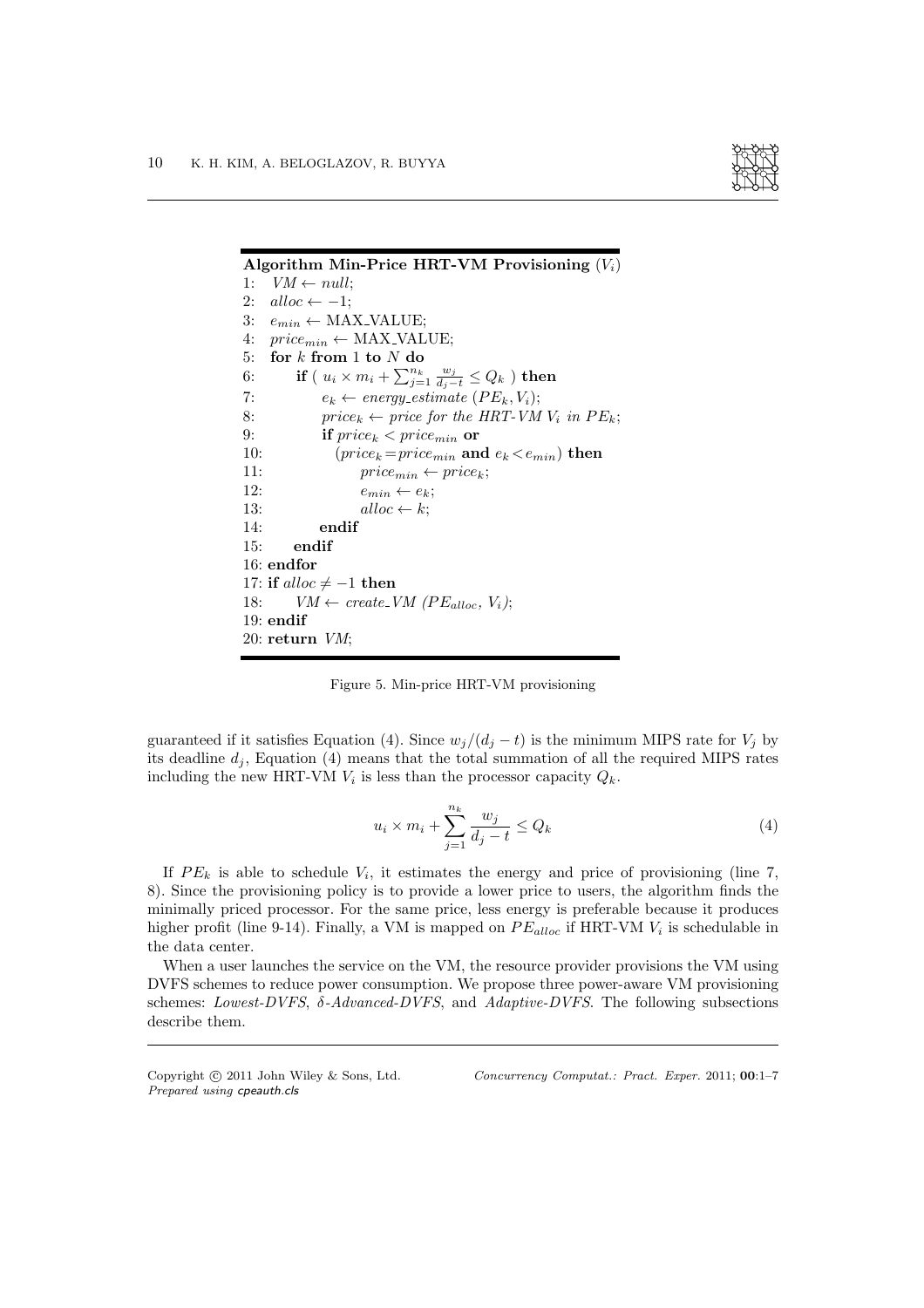

## 5.2.1. Lowest-DVFS for VM Provisioning

This scheme adjusts the processor speed to the lowest level at which HRT-VMs meet their deadlines. That is, each HRT-VM  $V_i$  executes its service at the required MIPS rate, as shown in Figure 4(b). It consumes the lowest energy in the case when the HRT-VM arrival rate is low enough to accept all the requests.

## 5.2.2. δ-Advanced-DVFS for VM Provisioning

In order to overcome the low service acceptance rate of Lowest-DVFS scheme, this scheme over-scales up to  $\delta\%$  of the required MIPS rate for current HRT-VMs. Thus, it operates the processor  $\delta\%$  faster in order to increase the possibility of accepting incoming HRT-VM requests. The processor scale s is adjusted as in Equation (5) at the time t for a given HRT-VM set  $T_k$ . The proportional share of each VM is in proportion to  $w_i/(d_i-t)$ .

$$
s = \min\left\{1, \ (1 + \frac{\delta}{100}) \times \frac{1}{Q_k} \sum_{V_i \in T_k} \frac{w_i}{d_i - t}\right\}
$$
(5)

The value of  $\delta\%$  is predefined in the system according to the system load. Throughout the simulation results in Section 5, we analyze the impact of  $\delta$ .

## 5.2.3. Adaptive-DVFS for VM Provisioning

When the HRT-VM arrival rate and their service times are known in advance, we can analyze the optimal scale. Let us consider the  $M/M/1$  queuing model with the arrival rate  $\lambda$  and service rate  $\mu$ . If the processor speed scale is set to s, then the average response time,  $RT$ , is given by  $RT = 1/(s\mu - \lambda)$ , according to the  $M/M/1$  queuing model. In addition, the response time should be less than or equal to the average deadline,  $d$ , in order to meet the real-time service requirements  $(1/(s\mu - \lambda) \leq d)$ . Thus, the optimal scale, s<sup>\*</sup>, to reduce the power consumption is given by Equation (6).

$$
s^* = \frac{1}{\mu} \left( \lambda + \frac{1}{d} \right) \tag{6}
$$

Adaptive-DVFS scheme manages the average arrival rate  $\hat{\lambda}$ , the average service rate  $\hat{\mu}$ , and the average deadline  $\hat{d}$  for the last h service requests (e.g.  $h = 10$ ). It adjusts the processor scale s as in Equation (7) at time t for a given HRT-VM set  $T_k$ .

$$
s = \max\left\{\min\left\{1, \frac{1}{\hat{\mu}}(\hat{\lambda} + \frac{1}{\hat{d}})\right\}, \frac{1}{Q_k} \sum_{V i \in T_k} \frac{w_i}{d_i - t}\right\} \tag{7}
$$

In Equation (7), the optimal scale is calculated by Equation (6) not greater than one. Since it should be greater than the minimum required utilization of the current HRT-VMs on the processor, we select the maximum between the two values. The processor speed is adjusted according to Equation (7) when a new HRT-VM is provided or an existing one finishes its execution.

*Prepared using* cpeauth.cls

Copyright c 2011 John Wiley & Sons, Ltd. *Concurrency Computat.: Pract. Exper.* 2011; 00:1–7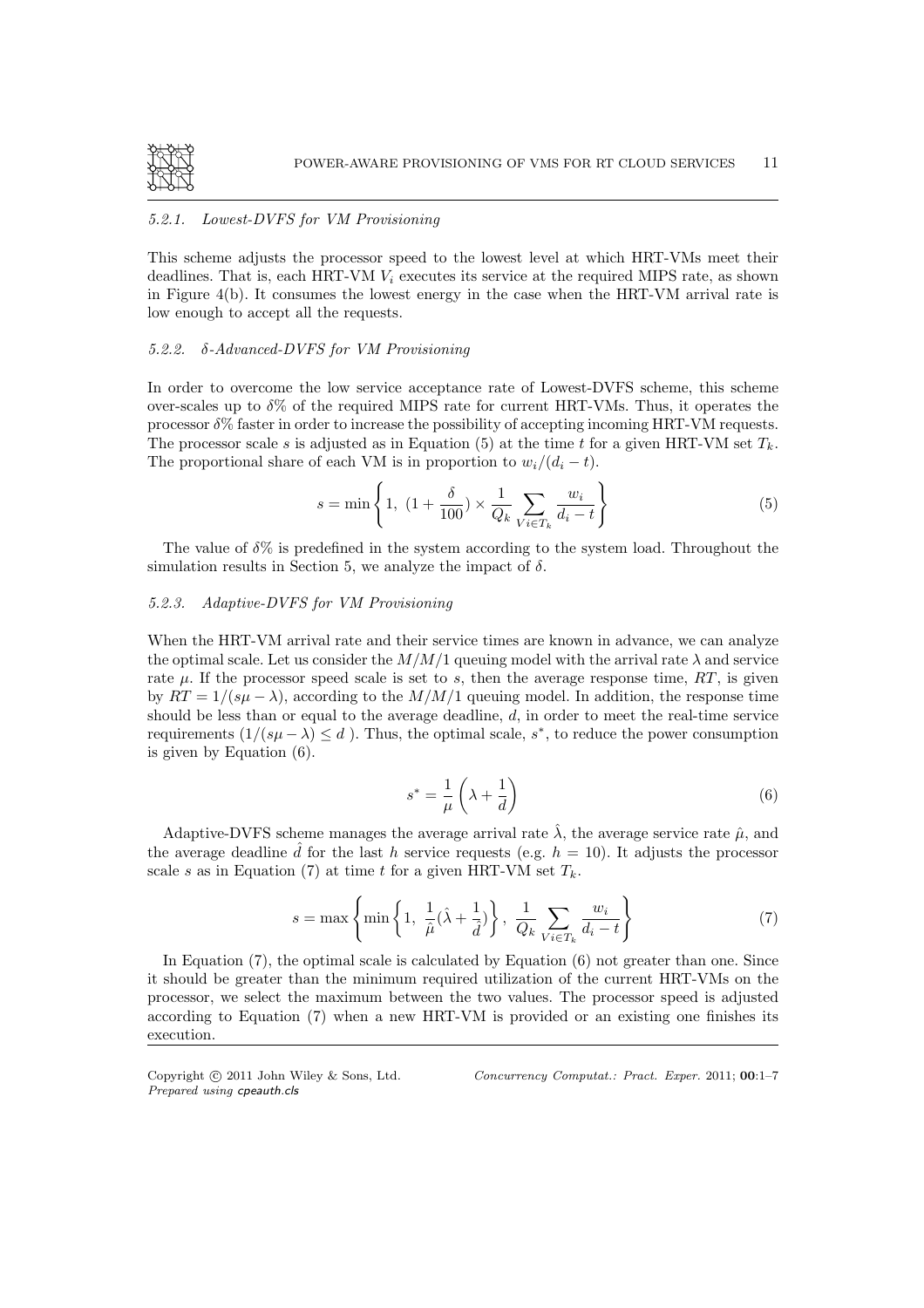



Figure 6. DVFS-based SRT-VM provisioning

## 6. Power-Aware Soft Real-Time Cloud Service

## 6.1. Profitable Delay Analysis

When a soft real-time service misses its deadline, it gives a diminished value of the service to the user. In this case, the user does not need to pay the whole price for the Cloud resources because the resource provider has not met the QoS requirements. In this paper, we assume that a refund due to a service delay is in proportion to the diminished value of the service. The profit of a Cloud resource provider for providing a soft real-time service i with consideration of a refund is defined by Equation (8).

$$
profit_i = price_i \times value_i - cost_i
$$
  
= price\_i \times (1 - \varphi\_i(delay\_i)) - cost\_i, (8)

where  $value_i$  is the service quality of the soft real-time service depending on the finish time, as shown in Figure 2; and  $cost_i$  is the total cost including the power consumption.

Since a soft real-time service gives a value beyond the deadline, the power-aware provisioning may produce more profit in case of delayed service execution. Figure 6(a) shows the case of the highest profit when the deadline is met, as in Figure 4. Let us assume that the cost of t execution time is in proportion to the power consumption as in Equation (3). Then, the cost function of  $t$  execution time is defined by Equation  $(9)$ .

$$
cost(t) = \beta \cdot t \cdot S^2,\tag{9}
$$

where  $\beta$  is a coefficient and S is the associated relative processor speed.

Let us assume that the penalty function of a  $SRT-VM$  is given by a linear function with the penalty rate k, as shown in Figure 1(c). Then, the profit of finishing at the time  $d_i + t_d$ , as shown in Figure  $6(b)$ , is given by Equation  $(10)$ .

$$
profit_i(d_i + t_d) = price_i \times (1 - kt_d) - \beta(d_i + t_d)S_2^2.
$$
\n
$$
(10)
$$

*Prepared using* cpeauth.cls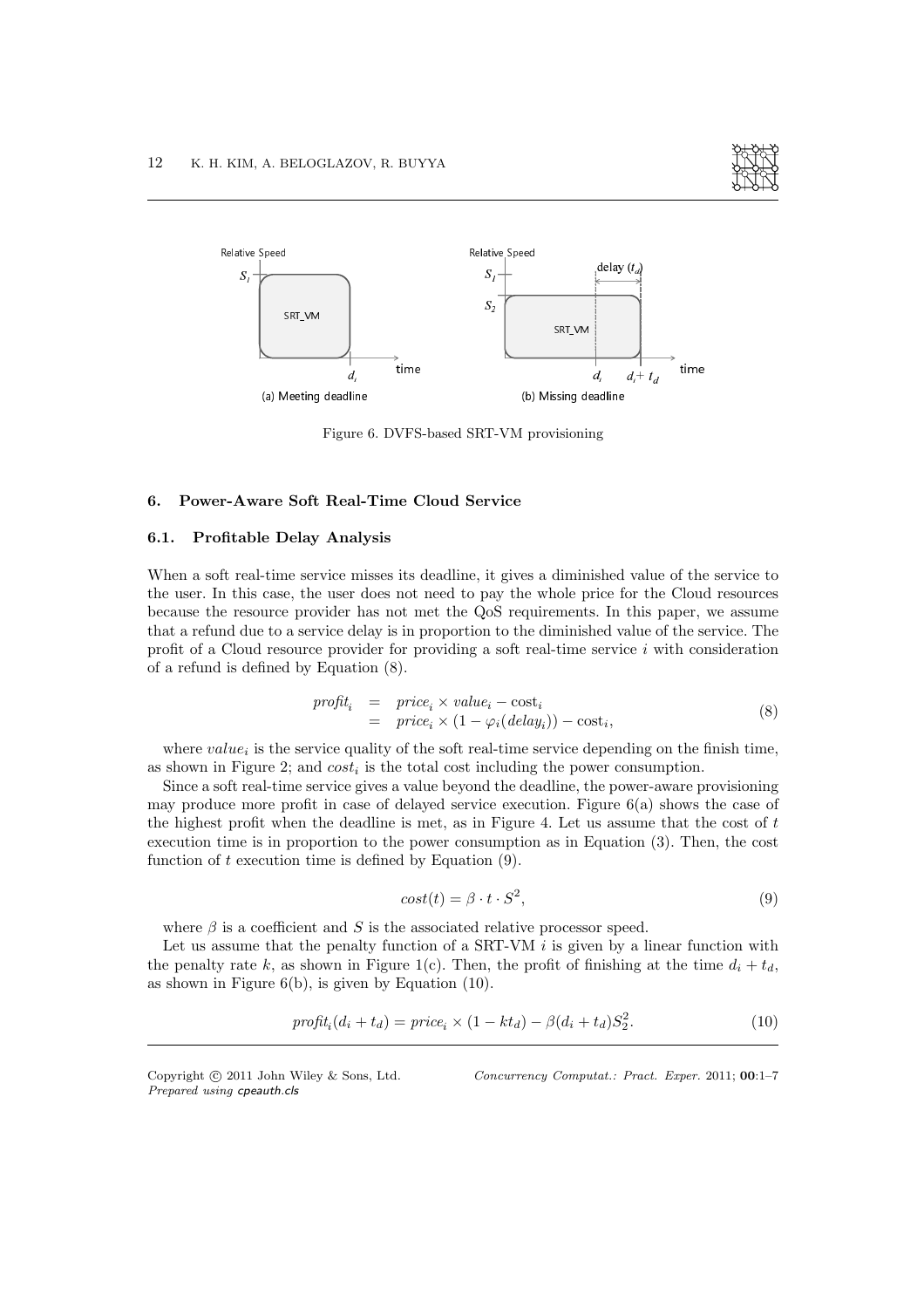



Figure 7. Acceptance of a RT-VM in HRT-VM and SRT-VM models

Thus, the condition that the profit of delaying the service of the  $SRT-VM$  is greater than that of meeting the deadline is given by Equation  $(11)$ . That is, the case of Figure 6(b) may provide more profit to the resource provider than the case of Figure  $6(a)$ , if the delayed service time,  $t_d$ , satisfies Equation (11).

$$
price_i \times (1 - kt_d) - \beta(d_i + t_d)S_2^2 > price_i - \beta d_i S_1^2
$$
\n
$$
(11)
$$

The inequality of Equation (11) is shown in terms of the delayed service time, as in Equation (12).

$$
t_d < \frac{S_1^2 - S_2^2}{price_ik + \beta S_2^2} \tag{12}
$$

#### 6.2. Resource Provisioning of SRT-VM

When an SRT-VM request is received, a data center provides for the resource broker an appropriate VM. Similarly to the HRT-VM provisioning algorithm in Figure 5, a data center finds for the user the minimally priced resource. The difference from the HRT-VM provisioning is the acceptance test of a VM. In Figure 5, a new VM request is accepted if all VMs on a PE including the new one meet their deadlines, as in Equation (4). However, the SRT-VM provisioning algorithm accepts a new VM request as long as the acceptance results in higher profit. For example, let us consider two VM requests  $V_1$  and  $V_2$  accepted at the time 0 on a PE, as shown in Figure 7(a). When a new VM  $V_3$  requiring 800 MIPS rate during 3 time units arrives at the PE, the HRT-VM provisioning algorithm rejects the request since it cannot

*Prepared using* cpeauth.cls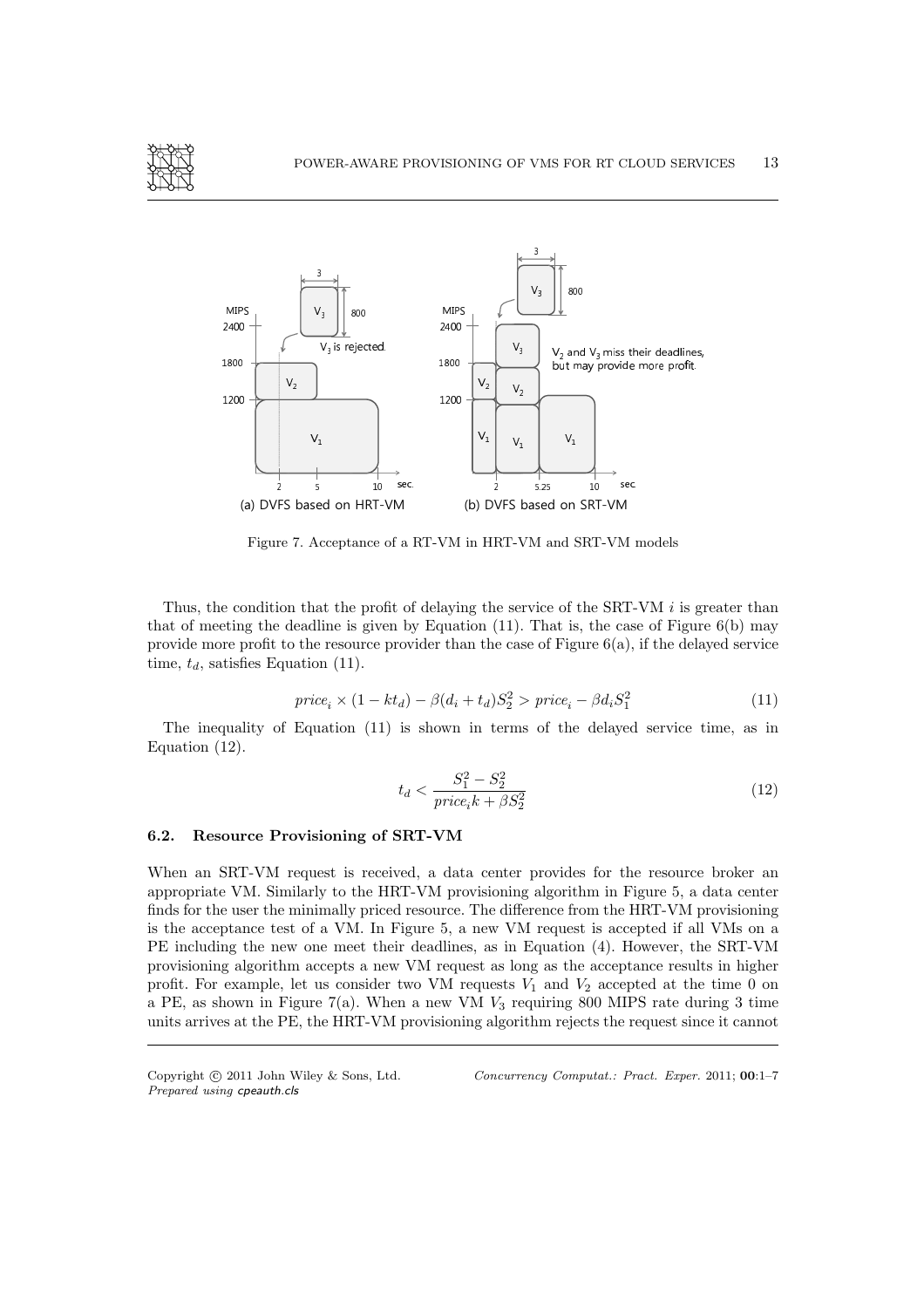

```
Algorithm SRT-VM Provisioning (V_i)VM \leftarrow null;alloc \leftarrow -1;profit_{max} \leftarrow -1;price_{min} \leftarrow \text{MAX\_VALUE};for k from 1 to N do
  Let T_k be the set of current VMs on PE_k.
   profit_{cur} \leftarrow Calculate\_Profit(T_k, t);profit_{new} \leftarrow Calculate\_Profit(T_k \cup \{V_i\}, t);\text{profit}_{k} \leftarrow \text{profit}_{new} - \text{profit}_{cur};if \text{profit}_k > 0 then
      price_k \leftarrow price \ of \ V_i \ in \ PE_k;if price_k < price_{min} or
          (price_k = price_{min} and
            profit_k > profit_{max}) then
             price_{min} \leftarrow price_k;profit_{max} \leftarrow profit_k;
             alloc \leftarrow k;
      endif
  endif
endfor
if alloc \neq −1 then
   VM \leftarrow create\_VM (PE_{alloc}, V_i);endif
return VM;
                                                                function Calculate_Profit (T, t)if T = \phi then return 0;
                                                                TotalMIPS \leftarrow 0;
                                                                for j from 1 to |T|MIPS_i \leftarrow w_i/(d_i - t);TotalMIPS \leftarrow TotalMIPS + MIPS_i;endfor
                                                                if TotalMIPS > Q_k then
                                                                   for j from 1 to |T|MIPS_j \leftarrow Q_k \times MIPS_j / Total MIPS;endif
                                                                for j from 1 to |T|finishT_i \leftarrow w_i/MIPS_i;Let V_m be the VM with the smallest
                                                                f\{inirb\} in T.
                                                                for j from 1 to |T|w_j \leftarrow w_j - MIPS_j \times \text{finish } T_j;delay \leftarrow finishT_m - d_m;profit \leftarrow price_m(1 - \varphi(delay))-\alpha(\text{finis} \overset{m}\hskip -1pt\Gamma_m - t)(\text{TotalMIPS}/Q_k)^2+ Calculate_Profit(T - \{V_m\}, finishT_m);return profit
                                                                endfunction
```
Figure 8. Min-price profitable SRT-VM provisioning

meet the deadline. On the contrary, SRT-VM can accept  $V_3$  if the acceptance produces higher profit, as shown in Figure 7(b).

Therefore, the provisioning of SRT-VM should consider the profit in the acceptance test. Figure 8 shows the pseudo-code of the algorithm for the SRT-VM provisioning. The left side of Figure 8 describes the minimally priced VM allocation, in which it calculates the profit by calling the function *Calculate\_Profit* (). The function *Calculate\_Profit* () is shown in the right side of Figure 8 for a given set of VM-request at the time  $t$ . If the number of VMs in  $T$  is  $n_k$ , there may be  $n_k$  different finish times. The function calculates the profit for each finish time by adding the VM profit minus the cost. The function  $Calculate\textit{Profit}$  () implements this by calling the function recursively without deleting the earliest finishing VM, and adding

*Prepared using* cpeauth.cls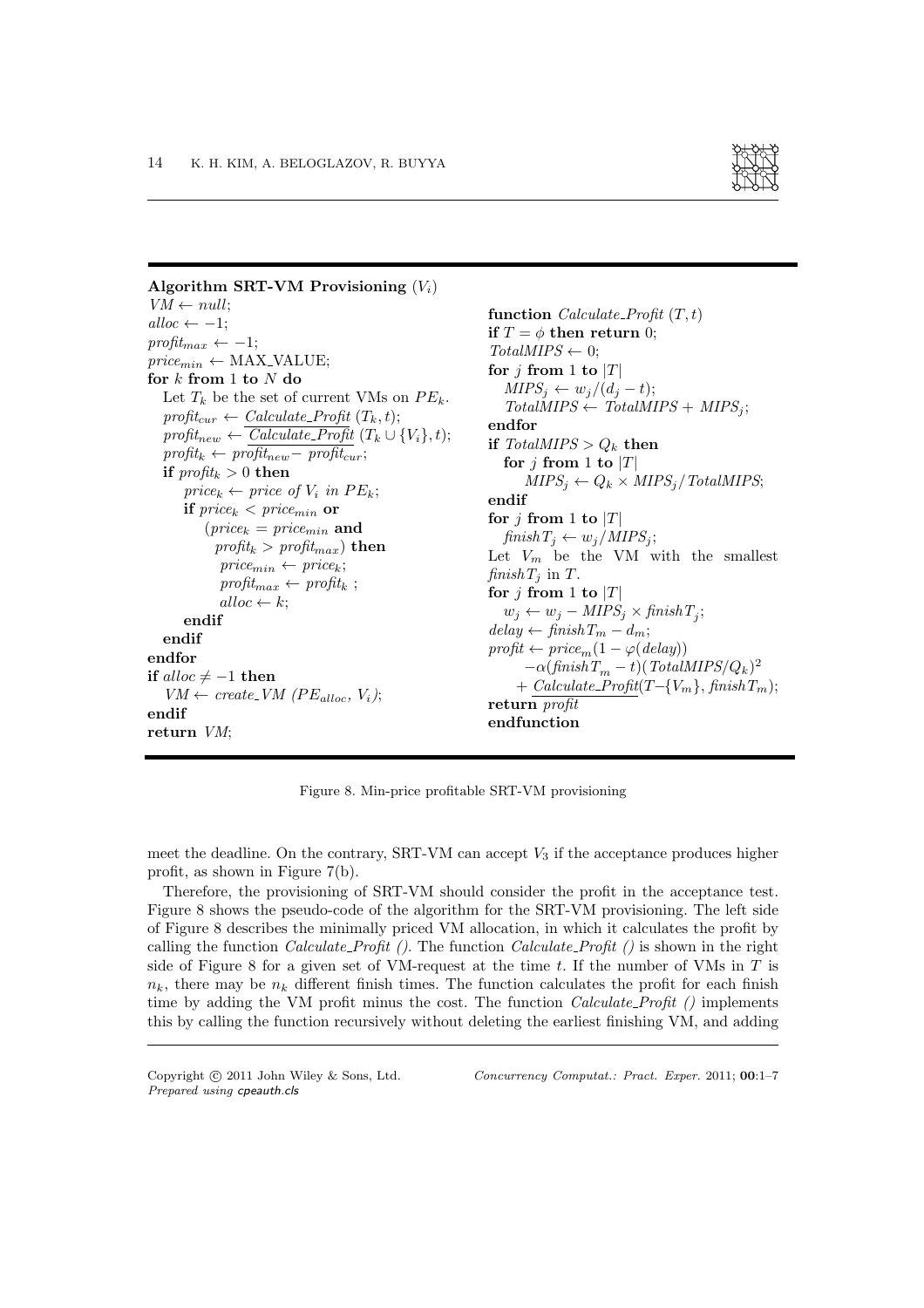



Figure 9. CloudSim architecture

Table II. Characteristics of the data center

|           | $\#$ of PEs | MIPS of PE | DVFS level | $(10^{-3})$ |
|-----------|-------------|------------|------------|-------------|
| Machine 0 |             | 1,800      | 10, 1.01   | 2.92        |
| Machine 1 |             | 2,400      | 0, 1.0     | 4.08        |
| Machine 2 |             | 3,000      |            | 5.37        |
| Machine 3 |             | 3,400      |            | $6.21\,$    |

the returned profit. The time complexity of the profit calculation is  $O(n_k^2)$ , where  $n_k$  is the number of VMs on a PE.

#### 7. Simulation Results

We have evaluated the proposed algorithms by simulations of power-aware real-time services using the CloudSim toolkit [7, 8] with an extension enabling power-aware simulations. In order to support the power-aware VM provisioning, we have implemented additional components for the CloudSim toolkit, as shown in Figure 9. DvsPE, DvsMachine, and DvsHost are DVFS-enabled PE, machine, and host, respectively. The component PowerTimeSharedAllocationPolicy inherits the generic VM provisioning class and implements the simulated algorithms. The local scheduler in a VM is implemented by PowerTimeSharedVMScheduler.

We have created a data center with four machines with 16 DVFS-enabled processors with the characteristics shown in Table II. The price model in the simulations follows the Amazon EC2 Standard small (default) instance type [2], so that the unit price per hour equals to \$0.10. We use the cost function as the power consumption of each machine in Table II.

*Prepared using* cpeauth.cls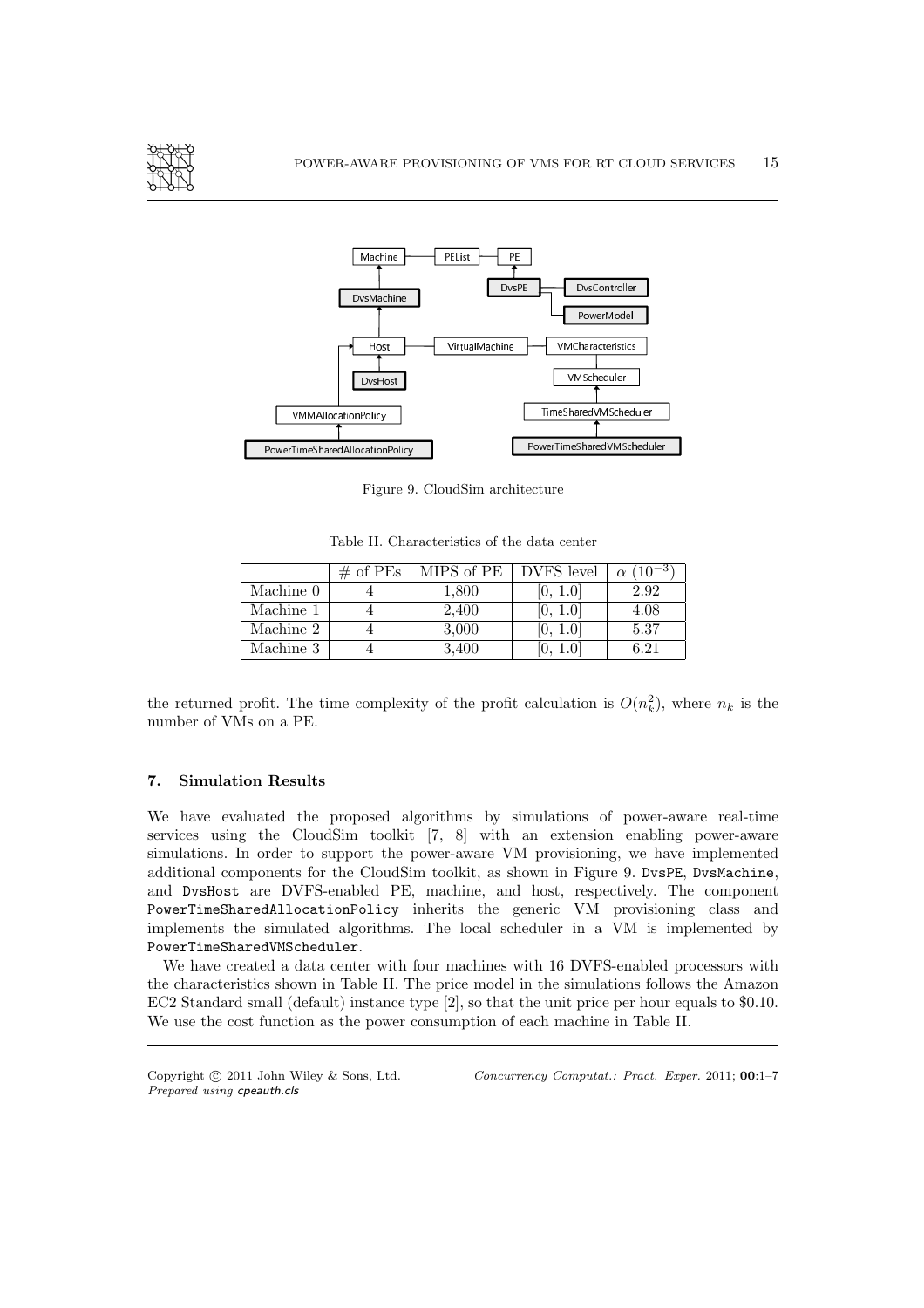



Figure 10. Simulation results

In the simulations, we have generated 500 HRT-VMs. The total service length  $(w_i)$  of a HRT-VM is randomly selected from  $2,400$  GIs  $(10^3$  MIs) to  $3,600$  GIs. The deadline is selected from 10 to 30 minutes more than the execution time based on a 1000-MIPS machine. The interarrival time between two HRT-VMs follows the Poisson distribution. We have simulated various interarrival times.

Figure 10(a) shows the total profits generated by each scheme according to the interarrival time. Static does not use DVFS so that it runs VMs at the maximum processor speed. In δ-Advanced-DVFS we fix δ as 15%. For higher arrival rates, Static produces higher profits since it accepts more HRT-VMs. Adaptive-DVFS produces not less profit than Static, while other DVFS schemes generate higher profit for lower arrival rates due to lower power consumption.

Figure 10 (b) and (c) show the HRT-VM acceptance rate and the normalized power consumption compare to Static, respectively. The acceptance rate of Adaptive-DVFS is close to **Static** but reduces much energy in case of a low arrival rate.  $\delta$ -**Advanced-DVFS** shows a higher acceptance rate with similar power consumption compared to Lowest-DVFS. Generally, δ-Advanced-DVFS shows the best performance in terms of the profit per unit of

*Prepared using* cpeauth.cls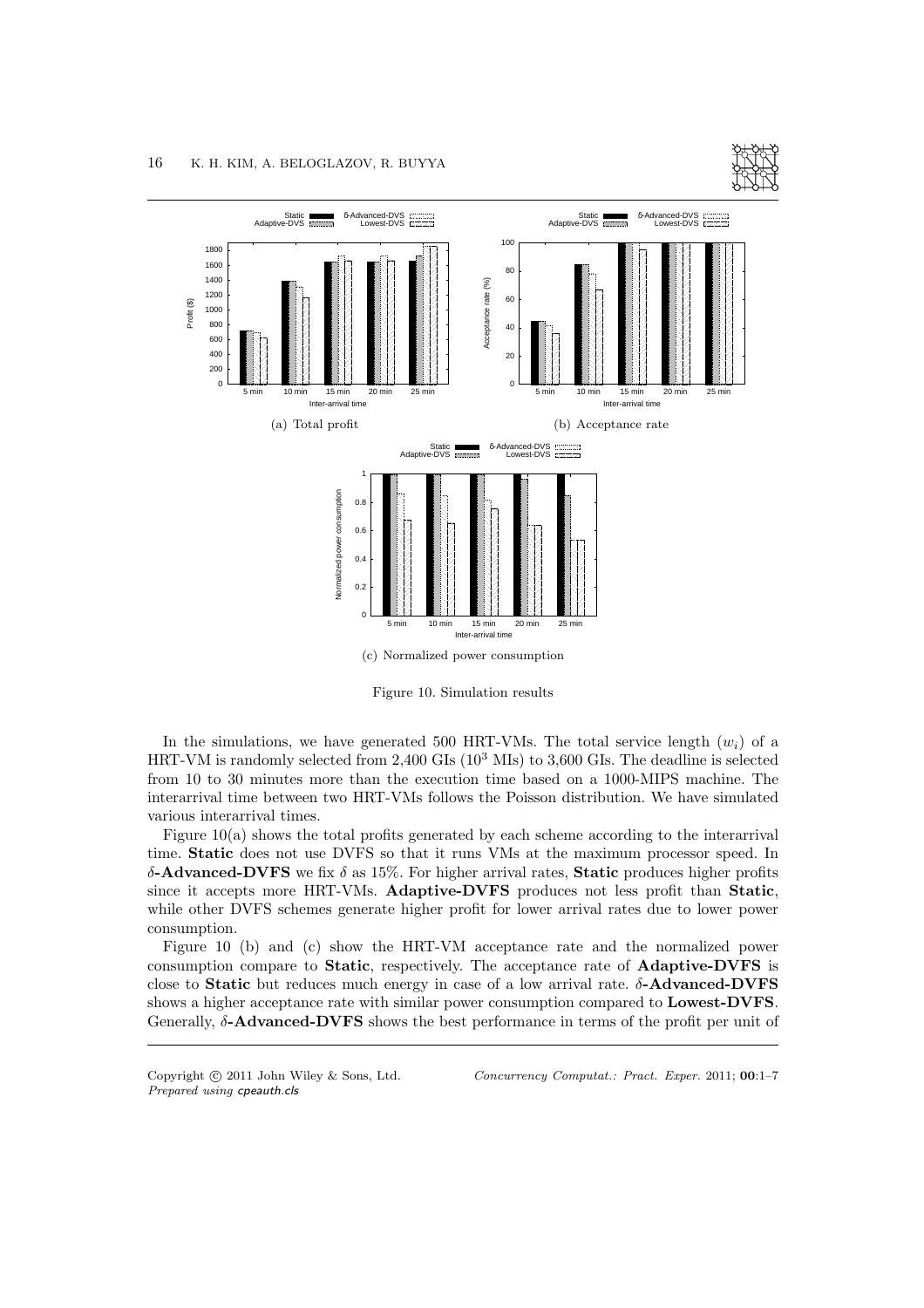



Figure 11. Impact of  $\delta$  in δ-Advanced-DVFS

the consumed power since the amount of scaling up is controlled automatically according to the system load. In the case of Adaptive-DVFS, its performance is limited by the simplified queueing model.

Next, we have varied the value of  $\delta$  in order to analyze its impact. As shown in Figure 11, higher  $\delta$  show better performance for higher arrival rates, since it leads to more VMs being accepted. On the contrary, lower  $\delta$  produce higher profit in case of lower arrival rates. In the simulations, the system utilization is generally high regardless of the arrival rate; therefore,  $\delta$ has a little impact on the profit.

## 8. Conclusion and Future Work

In this paper, we have proposed a real-time Cloud service framework where each real-time service request is modeled as RT-VM in resource brokers. We have investigated poweraware provisioning of VMs for soft and hard real-time Cloud services. For hard real-time services, we have provided several schemes and evaluated them using simulations. For soft real-time services, we have analyzed power-aware profitable VM provisioning and proposed a provisioning algorithm. The simulation results have shown that data centers can reduce power consumption and increase their profit using DVFS schemes. The proposed adaptive schemes, Adaptive-DVFS and  $\delta$ -Advanced-DVFS, produce higher profit with lower power consumption regardless of the system load.

Our on-going work includes further analysis and improvement of the proposed adaptive schemes. For example,  $\delta$  in  $\delta$ -Advanced-DVFS can be adjusted depending on the system load, or Adaptive-DVFS can be modified using other queueing models rather than  $M/M/1$ . Moreover, we will compare the proposed schemes with other approaches, such as bin packing and linear programming, and analyze the impact of the cooling systems. We also plan to deeper investigate

*Prepared using* cpeauth.cls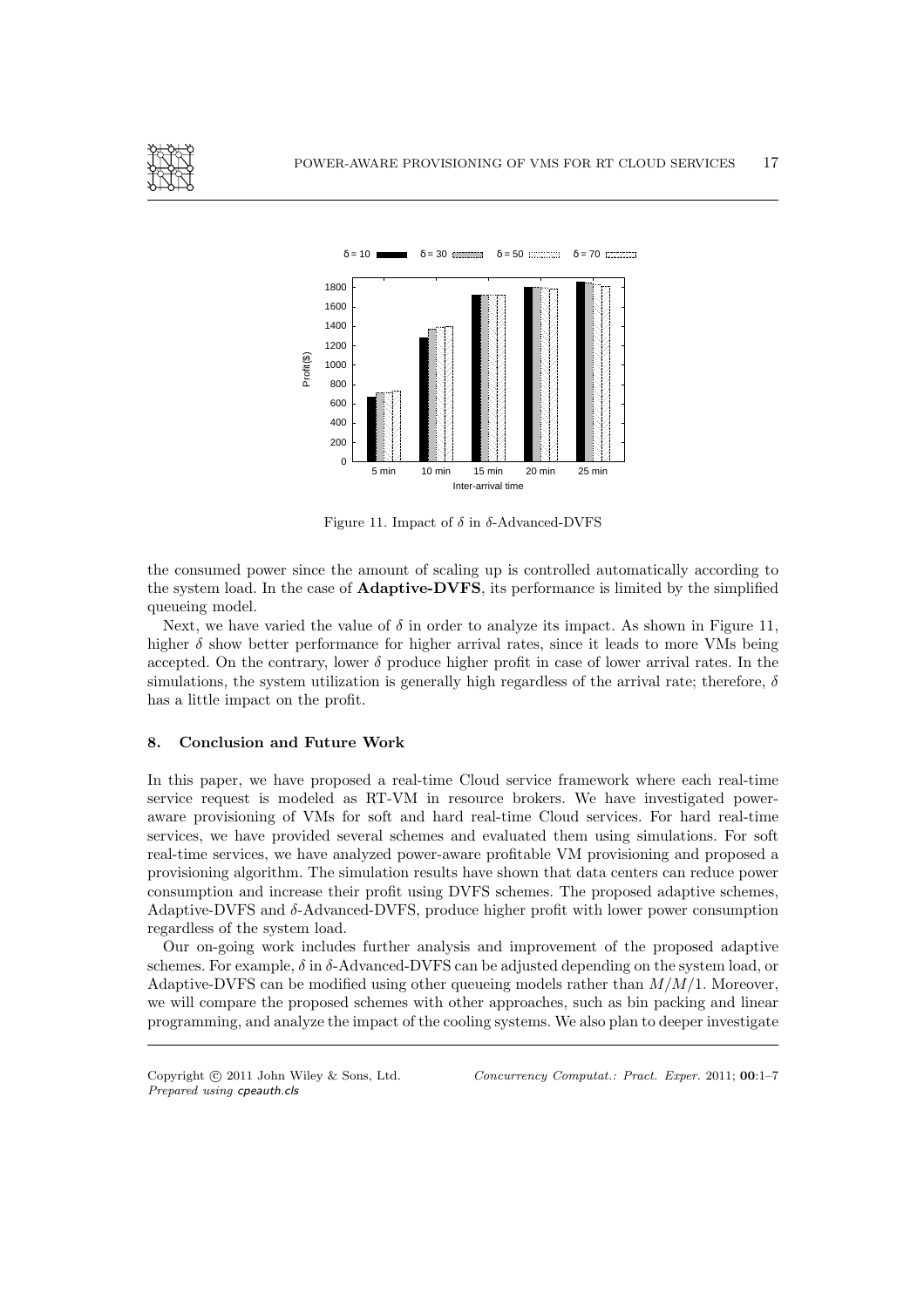

the soft real-time VM provisioning with the consideration of various penalty functions. Once the investigation is completed, we plan to implement the proposed framework in a Cloud broker and run real experiments to validate the practical applicability of the approach.

#### Acknowledgements

This is an extended version of the paper presented at the MGC 2009 Workshop [16]. This work was primarily carried out during the first author's visit to the CLOUDS Lab at the University of Melbourne. We thank external reviewers and the Guest Editor of this special issue for their suggestions on enhancing the quality of the paper.

#### **REFERENCES**

- 1. Adiga ND, et al. An overview of the BlueGene/L supercomputer. In *Proceedings of the ACM/IEEE Supercomputing Conference*. Baltimore, USA, November 2002.
- 2. Amazon Elastic Compute Cloud (Amazon EC2). http://aws.amazon.com/ec2.
- 3. Beloglazov A, Buyya R, Lee YC, Zomaya A. A Taxonomy and Survey of Energy-Efficient Data Centers and Cloud Computing Systems. *Advances in Computers*, M. Zelkowitz (editor), ISBN 13: 978-0-12-012141-0, Elsevier, 2011.
- 4. Burd TD, Brodersen RW. Energy efficient cmos microprocessor design. In *Proceedings of the 28th Annual Hawaii International Conference on System Sciences*. Kihei, Maui, Hawaii, USA, January 1995.
- 5. Buyya R, Yeo CS, Venugopal S, Broberg J, Brandic I. Cloud computing and emerging IT platforms: vision, hype, and reality for delivering computing as the 5th utility. *Future Generation Computer Systems*. 25(6):599-616, Elsevier Science, Amsterdam, The Netherlands, June 2009.
- 6. Buyya R, Beloglazov A, Abawajy J. Energy-efficient management of data center resources for cloud computing: a vision, architectural elements, and open challenges. In *Proceedings of the 2010 International Conference on Parallel and Distributed Processing Techniques and Applications (PDPTA 2010)*. Las Vegas, USA, July 2010.
- 7. Buyya R, Ranjan R, Calheiros RN. Modeling and simulation of scalable Cloud computing environments and the CloudSim toolkit: Challenges and opportunities. In *Proceedings of the 7th High Performance Computing and Simulation (HPCS 2009)*. Leipzig, Germany, June 2009.
- 8. Calheiros RN, Ranjan R, Beloglazov A, De Rose CAF, and Buyya R. CloudSim: A Toolkit for Modeling and Simulation of Cloud Computing Environments and Evaluation of Resource Provisioning Algorithms. *Software: Practice and Experience (SPE)*, 41(1):23-50, ISSN: 0038-0644, Wiley Press, New York, USA, January 2011.
- 9. Cardosa M, Korupolu MR, Singh A. Shares and utilities based power consolidation in virtualized server environments. In *Proceedings of the 11th IFIP/IEEE International Symposium on Integrated Network Management*. USA, June 2009.
- 10. Chase JS, Anderson DC, Thakar PN, Vahdat AM, Doyle RP. Managing energy and server resources in hosting centers. In *Proceedings of the 8th ACM Symposium on Operating Systems Principles*. Banff, Canada, October 2001.
- 11. Feng XA, Mok AK. A model of hierarchical real-time virtual resources. In *Proceedings of the 23rd IEEE Real-Time Systems Symposium*. Austin, USA, December 2002.
- 12. Gandhi A, Harchol-Balter M, Das R, Lefurgy C. Optimal power allocation in server farms. In *Proceedings of the 11th International Joint Conference on Measurement and Modeling of Computer Systems*. Seattle, USA, June 2009.
- 13. Ge R, Feng X, Cameron KW. Performance-constrained distributed DVS scheduling for scientific applications on power-aware clusters. In *Proceedings of the ACM/IEEE Supercomputing Conference*. Seattle, USA, November 2005.
- 14. Hsu C, Feng W. A power-aware run-time system for high-performance computing. In *Proceedings of the ACM/IEEE Supercomputing Conference*. Seattle, USA, November 2005.

*Prepared using* cpeauth.cls